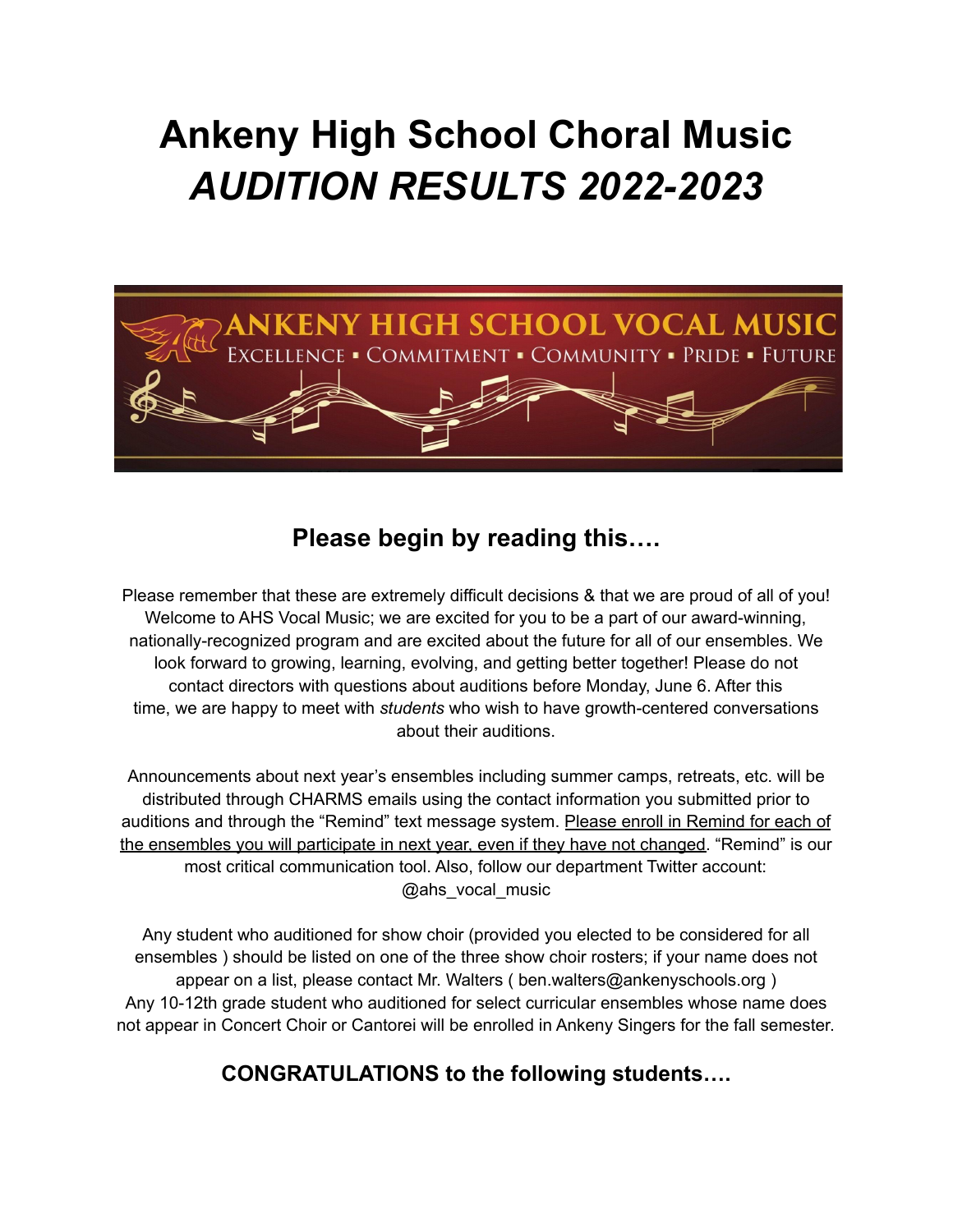### Concert Choir

Register for REMIND Now: Text @ankenycc to 81010.

• Clear Sunday, August 14, 12:00PM-8:00PM for a group retreat. This is a required event for this ensemble.

● Section leaders & officers to be determined at the retreat/in the fall.

● Voicing/divisi to be determined in the fall.

#### **Soprano/Alto**

Andersen, Chloe Archer, Jayda Bacon, Avery Bullock, Jemma Casady, Nicole Coyle, Taitum Dietrich, Ingrid Freese, Audrey Freeseman, Jenna Hagedorn, Kara Huegel, Ev Jasso, Natalie Koka, Mia Little, Ava McGuire, Mallorie Phillips, Natalie Pocernich, Kayla Pote, Isabella Pross, Hannah Santiago, Jacynda Shanks, Emma Smith, Kira Watson, Kylie Wieczorek, Ellen Wieczorek, Sarah

#### **Tenor/Bass**

Albaugh, Davis Ambrosecchia, Nicholas Bellis, Lucas Bentley, Jesse Bovee, Ethan Danielson, Carter Evans, Carter Feldhans, Eli Gerth, Tyler Goodlett, Josiah Heuton, Charles Meier, Alex Miller, Eli Miner, Grant Pote, Landon Riley, Zach Robie, Luke Robie, Nicholas Skow, Aiden Skow, Ethan St. Clair, Evan Stember, Sam Taylor, Drew Valdez, Andre Van Thomme, Adam Wagner, Gabe Yeager, Noah Zubradt, Julian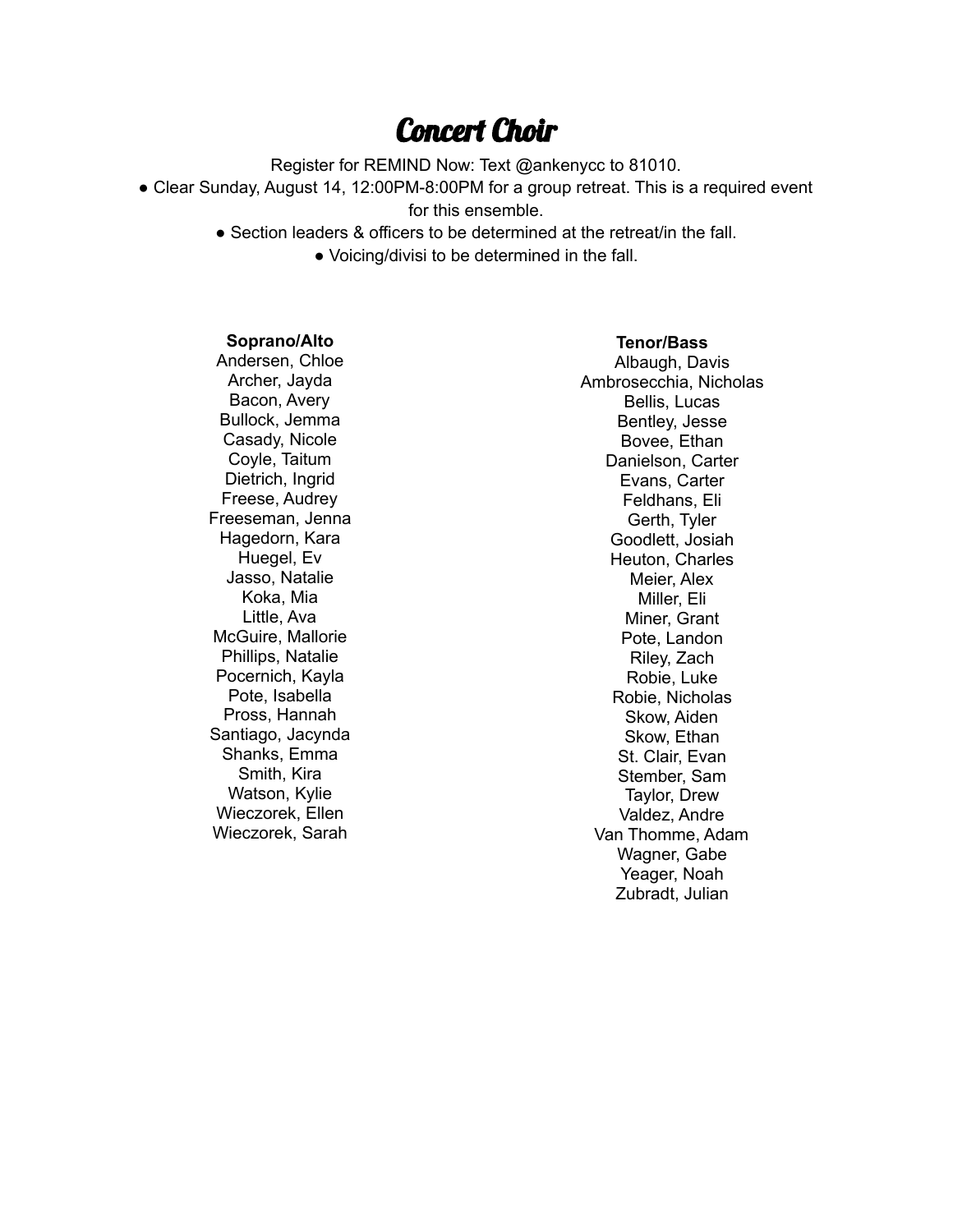### Cantorei

Join REMIND Now: Text @cantorei23 to 81010.

● Voicing/divisi to be determined in the fall!

Albert, Ellie Albin, Lucie Bellaire, Brynne Broussard, Brooklyn Buch, Grace Christensen, Lucy Clarkson, Ava Drew, Eva Drew, Presley Enright, Avery Ford, Sydney Fox, Gabrielle Geest, Miranda Gonnerman, Alyssa Hallengren, Chloe Hanley, Susan Hatch, Leah Hoxeng, Alex Hyman, Corinne Jero, Clara Jones, Sydney

Jorgensen, Zoey Kelly, Quinn Kerrigan, Amelie Kolb, Madalyn Little, Claire Madetzke, Sydney McCracken, Lily Mitchell, Rachel Monteverde, Richzzi Mulford, Autumn Pence, Abri Pietruszynski, Anna Pilcher, Maya Routson, Liv Sammons, Ava Sherman, Bekkah Spoelstra, Paige Timblin, Lily Van Den Baard, Lauren Vogel, Madi Youngquist, Janna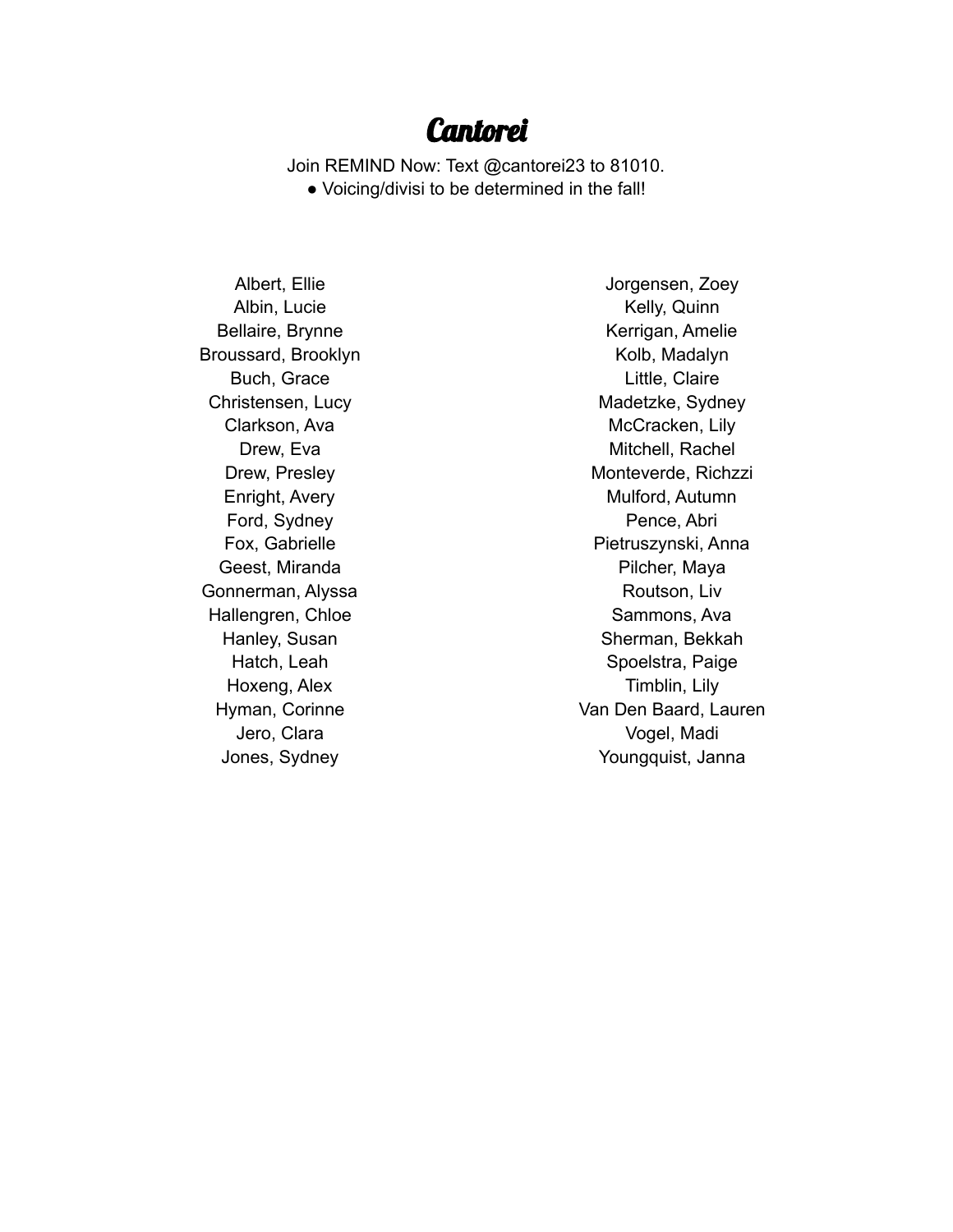### Visual Adrenaline

Join REMIND Now: Text @visualadr to 81010.

- Clear the following dates for summer camp: August 16-21 (Times TBA; clear full day)
	- Voicing to be determined in the fall.
	- Dance captains/leadership to be determined in the fall.
	- Swings/Alternates will be utilized; not every member will dance every song.

Albert, Ellie Ambrosecchia, Nicholas Andersen, Chloe Bellis, Lucas Bentley, Jesse Bovee, Ethan Bullock, Jemma Carey, Jonathan Casady, Nicole Coyle, Taitum Farrell, Aidan Feldhans, Eli Fox, Gabrielle Freeseman, Jenna Gerth, Tyler Gonnerman, Alyssa Goodlett, Josiah Hagedorn, Kara Hemphill, Dominic Heuton, Charles Huegel, Ev Jasso, Natalie Johnson, Rece Kelly, Quinn Kolb, Madalyn Little, Ava Madetzke, Sydney Maire, Ryan McGuire, Mallorie Meier, Alex

Miller, Eli Miner, Grant Mulford, Autumn Phillips, Natalie Pietruszynski, Anna Pilcher, Maya Pote, Isabella Pote, Landon Pottratz, Atticus Riley, Zach Robie, Luke Robie, Nick Routson, Liv Sammons, Ava Santiago, Jacynda Shanks, Emma Skow, Aiden St. Clair, Evan Stephens, Levi Taylor, Drew Tomlinson, Ryan Valdez, Andre Van Den Baard, Lauren Van Thomme, Adam Wagner, Gabe Watson, Kylie Wieczorek, Ellen Wieczorek, Sarah Yeager, Noah Youngquist, Janna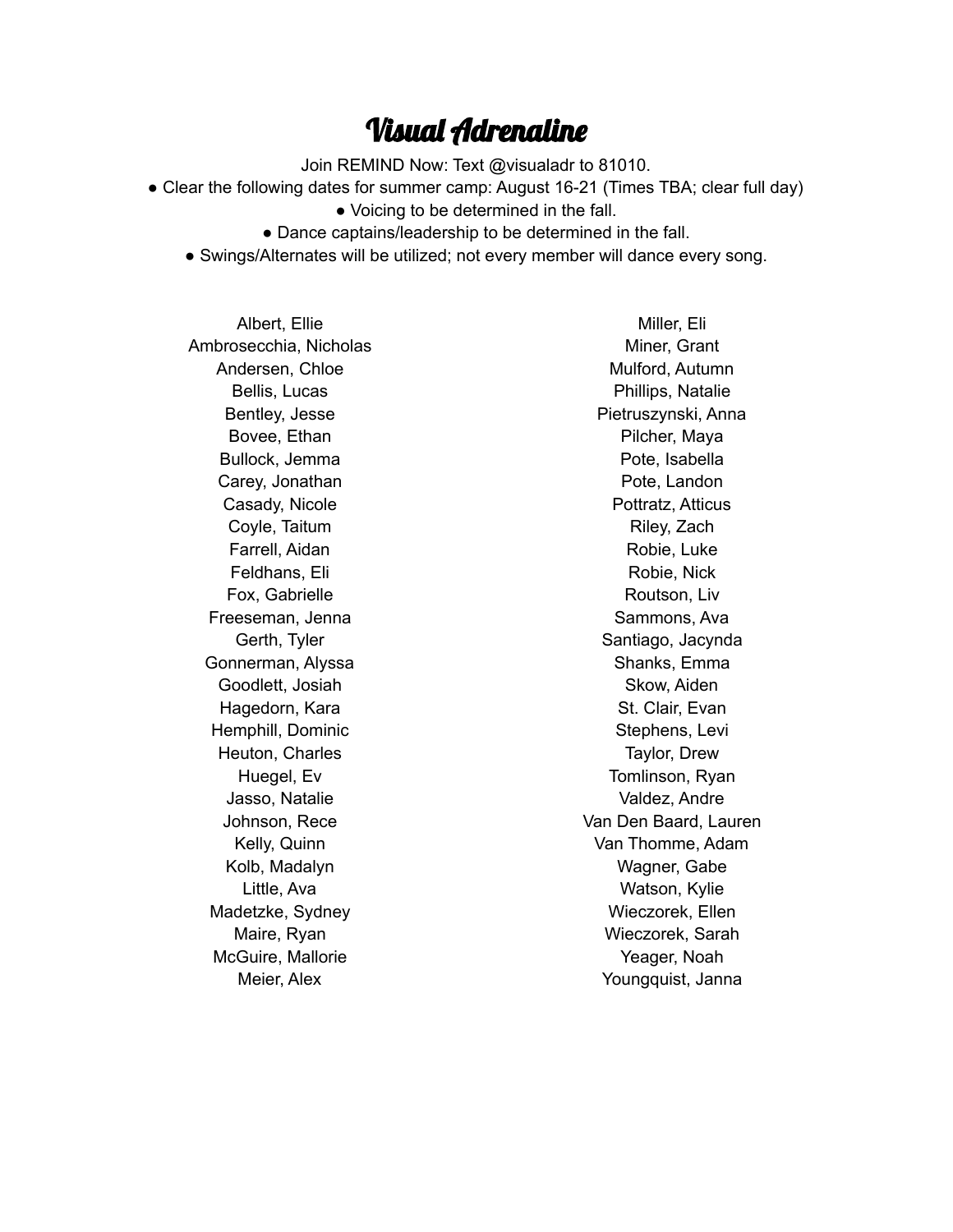# Perpetual Motion 2023

\* Enroll in Remind NOW: Text @ankenypm23 to 81010 \*Join the Perpetual Motion Google Classroom: ds3ebv5 \* Choreography Camp/Retreat = August 3-6 (Clear entire days; specific schedule TBA) \* Voicings/Divisi to be determined in the fall. \* Dance Captains/Leadership to be determined at camp/in the fall \* Please note that alternates may be utilized in some songs!

Allen, Elise Austin, Aiden Bellaire, Brynne Broeker, Rhianna Broussard, Blake Brown, Noah Brumm, Matthew Buch, Grace Coffman, Dillon Davis, Parker Dietrich, Ingrid Downing, Sam Drew, Eva Drew, Presley Emry, Alexa Enright, Avery Evans, Carter Ford, Jordan Ford, Sydney Fratella, Luca Freese, Audrey Gaskill, Andrew Geest, Miranda Gerth, Nathan Gifford, Ava Goerndt, Carson Gray, Noah Gustafson, Eos Hallengren, Chloe Hanley, Sally Hanley, Susan Harding, Gigi Hatch, Leah Heinzroth, William Hoxeng, Alex

Huegel, Jayden Hyman, Corinne Jero, Clara Johnson, Owen Kamish, Connor Kragel, Zach Larson-Minar, Marissa Little, Claire McCracken, Lily Mesenbrink, Ava Monteverde, Richzzi Mulford, Ella Pattee, Eli Paugh, Trent Pence, Abri Perry, Brendan Pocernich, Kayla Ponto, Jack Pottratz, Magnus Reysack, Jack Russell, Summer Sensor, Caleb Shanahan, Brannen Sherman, Rebekkah Shipley, Spencer Sipes, Emmett Smith, Lauren Spencer, Josh Spoelstra, Paige Stone, Jordan Vandrey, Carter Vogel, Madison Wiegand, Julius Youngquist, Billy Zubradt, Julian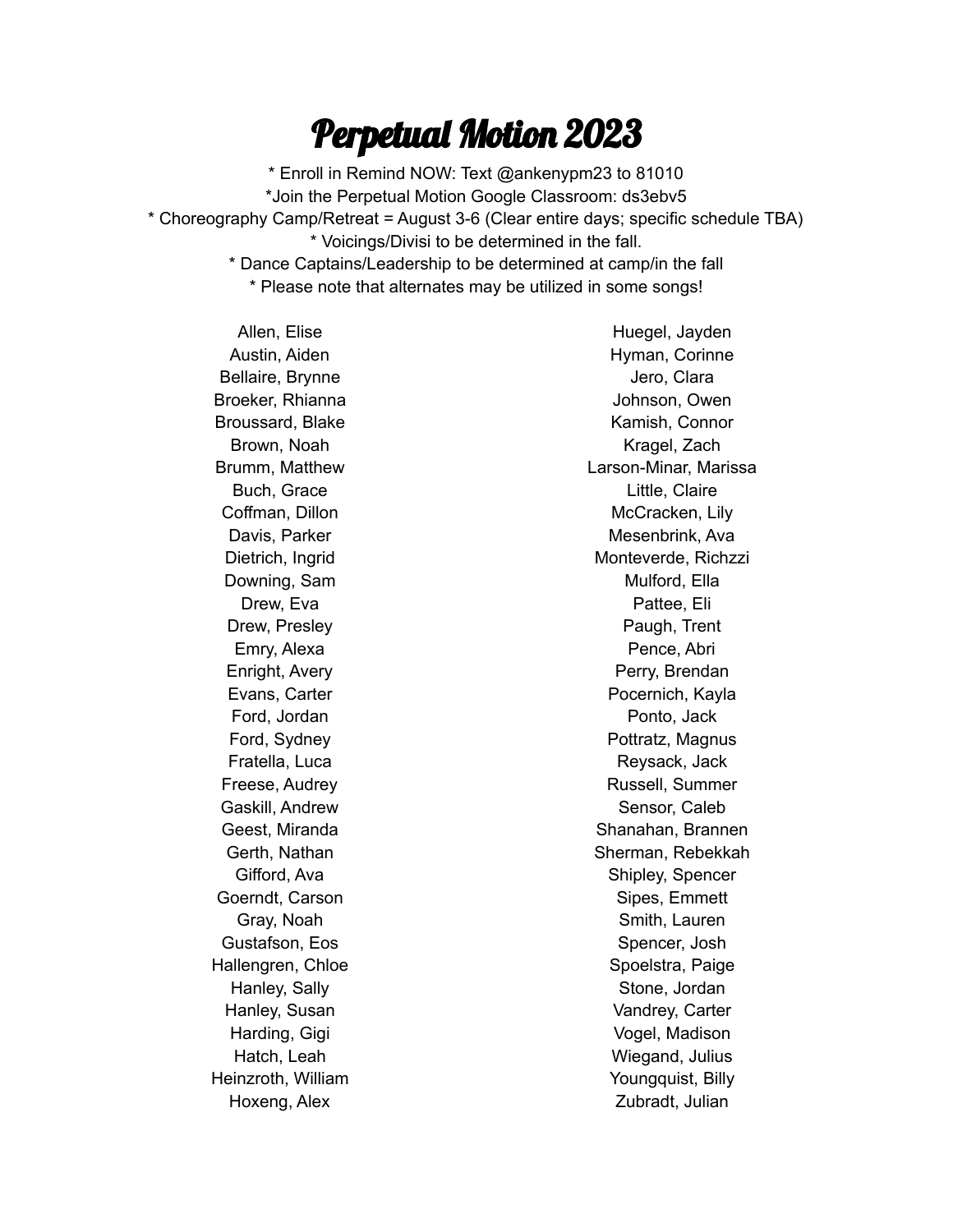## **Intensity**

2022-2023

\* Enroll in Remind NOW: Text @ankint23 to 81010 \*Enroll in Google Classroom NOW: 26aayyh \* Choreography Camp/Retreat = August 3-4 (Times TBA). Additional dates in Fall \* Voicings/Divisi to be determined in the fall. \* Dance Captains/Leadership to be determined at camp/in the fall

\* Please note that alternates may be utilized in some songs.

Backstrom, Mya Barrett, Kaitlyn Breuer, Ella Broussard, Brooklyn Carlson, Peyton Casady, Sareena Chance, Caitlyn Crawford, Eleanor Criss, Georgia Dautremont, Sophia Dietz, Brooklyn Dietz, Madison Ethington, Emma Evans, Jaida Gearhart, Lola Gookin, Caitlyn Halsne, Brinna Hansen, Hollin Harker, Zuri Harris, Olivia Haubrich, Avery Johnson, Ava Jones, Jasira

Kayser, Riley Krahenbuhl, Kaylee Macke, Chloe McCarn, Hillary McCracken, Irisa McNeeley, River Mendoza, Jessy Meyer, Addison Monthei, Lilian Muehr, Allison Pence, Lily Pinion, Addyson Routson, Lora Schulz, Ella Shaw, Faith Suter, Laney Swenson, Kyra Tagliareni, Erica Teno, Megan Thielen, Crossley Traynor, Serena Vlad, Rucsandra Williams, Ajaya